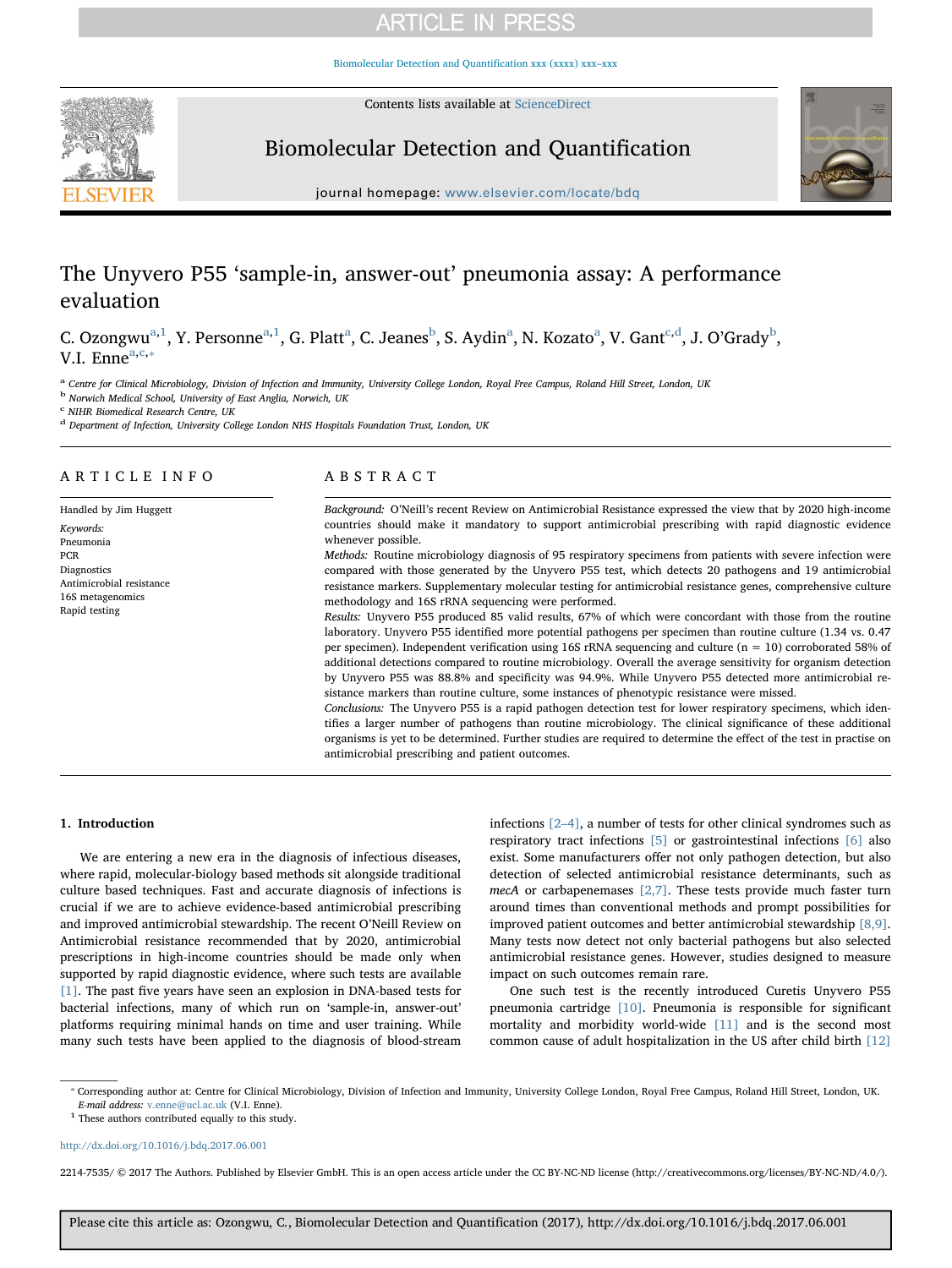# **ARTICLE IN PRESS**

### <span id="page-1-0"></span>Table 1

Pathogens and resistance markers detected by Unyvero P55. Resistance markers considered during our analyses are in bold.

| Gram-positive Bacteria | Gram-Negative Bacteria                                                                                                                                                                                                                                                                                                                                                                  | Fungus                    | Resistance genes                                                                                                                                                                                                                 |
|------------------------|-----------------------------------------------------------------------------------------------------------------------------------------------------------------------------------------------------------------------------------------------------------------------------------------------------------------------------------------------------------------------------------------|---------------------------|----------------------------------------------------------------------------------------------------------------------------------------------------------------------------------------------------------------------------------|
| Staphylococcus aureus  | Acinetobacter baumannii, Escherichia coli, Haemophilus influenzae, Klebsiella<br>oxytoca, Klebsiella kneumoniae, Klebsiella variicola, Moraxella catarrhalis,<br>Morganella morganii, Pseudomonas aeruginosa, Serratia marcescens,<br>Stenotrophomonas maltophilia, Legionella pneumophila, Mycoplasma pneumoniae<br>Enterobacter cloacae complex, Enterobacter aerogenes, Proteus spp. | Pneumocystis<br>jirovecii | $bla_{\text{CTX-M}}$ , ermB, GyrA83, GyrA87, bla <sub>KPC</sub> , bla <sub>oxa</sub> .<br>$_{23}$ bla <sub>oxa-24</sub> bla <sub>oxa-48</sub> bla <sub>oxa-58</sub> bla <sub>TEM</sub> , bla <sub>SHV</sub> ,<br>mecA, mecC sul1 |
| Streptococcus          | Citrobacter freundii                                                                                                                                                                                                                                                                                                                                                                    |                           | $blaIMP, blaVIM, blaNDM$                                                                                                                                                                                                         |
| pneumoniae             |                                                                                                                                                                                                                                                                                                                                                                                         |                           |                                                                                                                                                                                                                                  |

as well as a leading indication for antimicrobial prescriptions [\[13\]](#page-5-8). It can be either community-acquired (CAP) or hospital-acquired (HAP) with a subset of HAP patients suffering from ventilator-associated pneumonia (VAP). The P55 test uses multiplex PCR and microarray detection to identify 20 causative agents of severe lower respiratory tract infections (LRTIs) and 19 antibiotic resistance determinants straight from clinical specimens [\(Table 1](#page-1-0)). The turn-around time is around 5 h, with minimal hands on time (approx. 2 min).

Here, we evaluated the performance of the Unyvero P55 test on 95 specimens from hospitalized patients with severe LRTIs and compared the results to routine microbiology. Verification of a subset of results was carried out using 16S rRNA sequencing and a more comprehensive culture based method.

# 2. Materials and methods

# 2.1. Ethics

We adhered to a Governance framework with an overarching ethics agreement for the UCL Infection DNA Bank (Reference: 12/LO/1089), relating to the use of patient specimens surplus to clinical needs and anonymised patient data.

### 2.2. Specimen collection and analysis

We collected anonymised respiratory specimens surplus to clinical requirements from adult in-patients with pneumonia at the Royal Free hospital (RFH) and University College London Hospital (UCLH), from June to September 2015. Duplicate specimens from the same patient were excluded unless collected > 6 days apart or different aetiology was found [\[14\].](#page-5-9) Fresh specimens (< 48 h old) with radiological confirmation of pneumonia, were processed with the Unyvero P55 Pneumonia assay as per manufacturer's instructions. Briefly, 180 μL of specimen are placed in the sample tube and inserted into the Lysator instrument, which performs mechanical and chemical sample lysis and homogenisation in approximately 30 min. The sample tube is then transferred into a test cartridge, which is inserted into the Analyzer module, which performs DNA purification, multiplex PCR and microarray detection of amplicons. Results are available in approximately 4h30 min. Detailed information of the system and method can be found on the manufacturer's website [\[10\].](#page-5-5)

## 2.3. Microbiological analysis

Results were compared to those obtained by the routine clinical microbiology laboratories of the two participating hospitals as previously described [\[15\].](#page-5-10) A more comprehensive analysis, as described previously [\[15\],](#page-5-10) was also performed in order to verify the presence of resistance genes and study discrepancies between routine culture and Unyvero P55. Briefly, a sweep of growth was taken from the primary culture of the specimen on chocolate agar (CHOC), stored in Microbank™ vials at  $-80$  °C, and both 10 µL of the undiluted broth medium and a 10−<sup>5</sup> dilution in saline solution, were cultured onto CHOC, Columbia Blood agar, Brilliance UTI agar and Columbia colistin-nalidixic acid agar (Oxoid). All colony types of different morphologies were identified and analysed using MALDI-TOF (Biotyper version 3.1 software).

Susceptibility to beta-lactam antibiotics was evaluated using the disc diffusion method on Mueller-Hinton agar following EUCAST re-commendations [\[16\]](#page-5-11). Cefoxitin (30 μg) discs were used for identification of potential methicillin resistant S. aureus (MRSA). Ciprofloxacin susceptibility testing was performed on P. aeruginosa and E. coli, using the gradient diffusion method (Etest®, Biomérieux), interpreted according to EUCAST guidelines. Double disc diffusion for detection of beta-lactamases was performed using ROSCO Diagnostica kits according to manufacturer's instructions.

## 2.4. 16S rRNA sequencing

For nucleic acid extractions, 400 μL of specimen were heat killed at 95 °C for 30 min, 300 μL were transferred to a GeneOhm™ Lysis bead tube (BD) and bead beaten in a Biospec Bead Beater at 3500 oscillations per min for 30s. Nucleic acids were extracted from 200 μL of recovered supernatant using ZR Viral RNA/DNA kit (Zymo research) following manufacturer's instructions, and eluted in 50 μL of sterile water.

Nucleic acid extracts were quantified using a Qubit 2.0 fluorometer (Thermofisher Scientific, US) and diluted to 20 μg/L Samples were amplified using LightCycler 480 ProbesMaster (Roche) PCR mastermix with forward (5′ TCGTCGGCAGCGTCAGATGTGTATAAGAGACAGC CTACGGGNGGCWGCAG 3′) and reverse (5′ GTCTCGTGGGCTC-GGAGATGTGTATAAGAGACAGGACTACHVGGGTATCTAATCC 3′) primers (Sigma-Aldrich) designed to amplify hypervariable regions V3 and V4 of the bacterial 16S gene while also adding sequencing adapters.

The PCR products were cleaned as per manufacturer's instructions using Agencourt AMPure XP beads (Beckman Coulter) and then underwent further limited PCR (8 cycles) to attach Illumina sequencing adapters and Nextera Indexing before a final clean up step. The final PCR products underwent further analysis using 2200 Tapestation bioanalyser (Agilent Technologies, US) to assess amplicon purity and size (approx. 630 bp) and were quantified using Qubit 2.0 fluorometer. The molar concentration of each sample was calculated and a 4 nM final concentration was used.

Sequencing was performed using the Illumina MiSeq Platform according to manufacturer's instructions (Illumina, US) [\[17\]](#page-5-12) and output was analysed using the 16 s rRNA sequencing analysis pipeline in BaseSpace (Illumina, US). Identified organisms were reported to the genus level and those that contributed to > 0.5% of the total number of matches were considered in the analysis.

# 2.5. Molecular detection of resistance mechanisms

For molecular detection of resistance genes as described previously [\[15\]](#page-5-10), DNA extraction of resistant bacteria was performed using QIAmp DNA Mini Kit (Qiagen) following manufacturer's instructions. Isolates with suspected presence of beta-lactamases were tested using the Check-MDR CT103XL test (Checkpoints, NL) for molecular detection and identification of genes encoding carbapenemase, AmpC and ESBL enzymes. All suspected ESBL and carbapanemase positive isolates were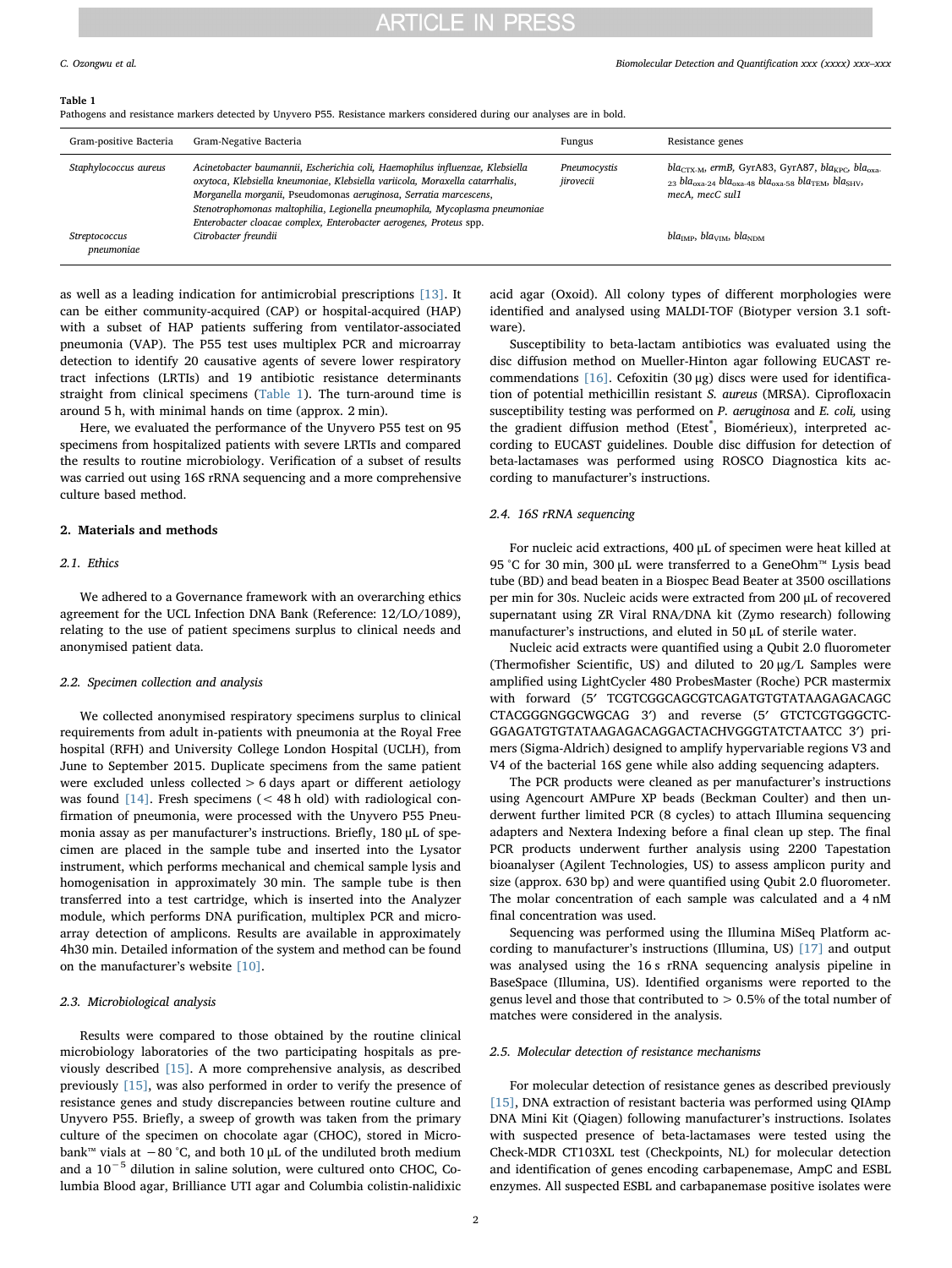<span id="page-2-0"></span>

Fig. 1. Distribution of the number of micro-organisms detected per specimen.

confirmed by PCR (HotStar Taq Mastermix, Qiagen). The presence of mecA among suspected MRSA and the quinolone resistance-determining regions (QRDR) of the gyrA and parC genes from fluoroquinolone resistant E. coli or P. aeruginosa were amplified by PCR. All PCR amplicons were sent for DNA sequencing using the Sanger method at Beckman Coulter Genomics and analysed using BioNumerics (Applied Maths) software and NCBI's BLAST. All primers used in this study are listed in Table S1 [\[15\].](#page-5-10)

# 3. Results

A total of 95 respiratory clinical specimens from hospital inpatients with pneumonia were collected from June to September 2015 from two tertiary hospitals in London. Specimens were tested using the Unyvero P55 Pneumonia assay (Unyvero P55) and results were compared to routine clinical microbiology tests. Ten specimens did not generate a valid result and were excluded from further analysis; 9 were due to test failures (1 machine failure and 8 partial system failures where one or more chambers failed) and 1 where there was a problem with the mastermix. The remaining 85 specimens consisted of 52 sputa, 31endotracheal tubes (ETT) aspirates and 1 bronchoalveolar lavage (BAL); the vast majority of the specimens came from patients with HAP

 $(n = 44)$ , while 14 and 27 specimens were from VAP and CAP patients respectively.

# 3.1. Pathogen detection

The mean turnaround time from specimens received to results from the routine laboratory was 53 h (range 21h–166 h). One or more significant organisms were reported by routine microbiology for 35 specimens (41%) while 'normal respiratory flora' (NRF), 'non-significant growth' (NSG) or 'mixed growth of doubtful significance' (MGODS) were reported for 47 specimens (55%), and 3 specimens produced no growth. On the other hand, Unyvero P55 identified at least one pathogen in 57 specimens (67%) and was negative for 28 specimens including the 3 that produced no growth [\(Fig. 1](#page-2-0)). Overall, routine microbiology reported 0.47 significant organisms/specimen whereas Unyvero P55 detected 1.34. The most common organisms reported by the culture laboratory were P. aeruginosa  $(n = 11)$ , H. influenzae  $(n = 7)$  and *S. maltophilia*  $(n = 5)$  whereas the most common organisms detected by Unyvero P55 were P. aeruginosa ( $n = 23$ ), S. maltophilia  $(n = 20)$ , and *E. coli*  $(n = 15)$  [\(Table 2](#page-2-1)).

Results from Unyvero P55 and standard microbiology culture were concordant in 57 specimens (67%) (Fig. S1). Of these, Unyvero P55 identified the same organism (s) as routine culture in 12 specimens, and the same pathogen and at least one additional organism in 18 specimens. Negative results given by both tests were concordant in 27 specimens. Discordant occurred in the remaining 28 specimens, including 24 reported as NRF, NSG or MGODS by the microbiology laboratory where Unyvero P55 detected specific organisms. Unyvero P55 produced four false-negatives, specifically S. pneumoniae in 2 cases, H. influenzae in one, and a further single specimen containing S. maltophilia by culture but reported by Unyvero P55 as E. coli. Approximately 55% of samples were reported to contain normal respiratory flora by the clinical laboratory whereas Unyvero P55 reported an organism in the majority of samples, leading to 'false positive' results. We calculated overall average sensitivity for Unyvero P55 as 88.8% and overall average specificity as 94.9% [\(Table 2\)](#page-2-1).

<span id="page-2-1"></span>Table 2

Frequency of organisms detected by routine microbiology and Unyvero P50 (n = 85 specimens). Negative specimens include those classified by routine microbiology as NRF, NSG, MGODS or no growth.

| Group              | Target<br>Organism | Routine<br>laboratory | UnyVero P55  | <b>True Positive</b><br>(Routine and<br>Unyvero P55) | <b>False Positive</b><br>(Unyvero P55<br>only) | <b>False Negative</b><br>(Routine only) | Sensitivity (%) | Specificity (%)          | PPV (%)                  | NPV (%)                  |
|--------------------|--------------------|-----------------------|--------------|------------------------------------------------------|------------------------------------------------|-----------------------------------------|-----------------|--------------------------|--------------------------|--------------------------|
| Gram-positive      | S. aureus          | 4                     | 9            | 4                                                    | 5                                              | $\mathbf{0}$                            | 100.0           | 93.8                     | 44.4                     | 100.0                    |
|                    | S. pneumoniae      | 3                     | 3            |                                                      | 2                                              | $\overline{2}$                          | 33.3            | 97.6                     | 33.3                     | 97.6                     |
| Non-fermenters     | A. baumannii       | $\mathbf{0}$          | 3            | $\Omega$                                             | 3                                              | $\mathbf{0}$                            | -               | 96.5                     | $\overline{\phantom{0}}$ | 100.0                    |
|                    | P. aeruginosa      | 11                    | 23           | 11                                                   | 12                                             | 0                                       | 100.0           | 83.8                     | 47.8                     | 100.0                    |
|                    | H. influenzae      | 7                     | 12           | 6                                                    | 6                                              | 1                                       | 85.7            | 92.3                     | 50.0                     | 98.6                     |
|                    | M. catarrhalis     | $\mathbf{1}$          | 3            |                                                      | 2                                              | $\mathbf{0}$                            | 100.0           | 97.6                     | 33.3                     | 100.0                    |
|                    | S. maltophilia     | 5                     | 20           | 4                                                    | 16                                             | 1                                       | 80.0            | 80.0                     | 20.0                     | 98.5                     |
| Enterobacteriaciae | E. cloacae         | $\mathbf{0}$          | 4            | 0                                                    | 4                                              | $\bf{0}$                                | -               | 95.3                     | -                        | 100.0                    |
|                    | complex            |                       |              |                                                      |                                                |                                         |                 |                          |                          |                          |
|                    | E. aerogenes       | $\bf{0}$              | 1            | 0                                                    | 1                                              | 0                                       |                 | 98.8                     | -                        | 100.0                    |
|                    | E. coli            | 3                     | 15           | 3                                                    | 12                                             | $\bf{0}$                                | 100.0           | 85.4                     | 20.0                     | 100.0                    |
|                    | K. pneumoniae      | 3                     | 7            | 3                                                    | 4                                              | $\bf{0}$                                | 100.0           | 95.1                     | 42.9                     | 100.0                    |
|                    | K. oxytoca         | $\mathbf{0}$          | 2            | $\mathbf 0$                                          | 2                                              | $\mathbf{0}$                            |                 | 97.6                     | $\overline{\phantom{0}}$ | 100.0                    |
|                    | K. variicola       | $\bf{0}$              | 0            | 0                                                    | 0                                              | $\bf{0}$                                | ۰               | 100.0                    | $\overline{\phantom{0}}$ | 100.0                    |
|                    | M. morganii        | $\mathbf{0}$          | $\mathbf{0}$ | 0                                                    | 0                                              | $\mathbf{0}$                            |                 | 100.0                    | $\overline{\phantom{0}}$ | 100.0                    |
|                    | Proteus spp        | $\bf{0}$              | 2            | 0                                                    | 2                                              | $\bf{0}$                                | ۰               | 97.6                     | $\overline{\phantom{0}}$ | 100.0                    |
|                    | S. marcescens      | $\mathbf{1}$          | 7            |                                                      | 6                                              | $\mathbf{0}$                            | 100.0           | 92.9                     | 14.3                     | 100.0                    |
|                    | C. koseri          | $\mathbf{1}$          | N/A          | N/A                                                  | N/A                                            | N/A                                     | N/A             | N/A                      | $\overline{\phantom{0}}$ | $\overline{\phantom{0}}$ |
|                    | C. freundii        | $\bf{0}$              | 1            | 0                                                    | 1                                              | $\mathbf{0}$                            | ۰               | 98.8                     | $\qquad \qquad$          | 100.0                    |
| Atypical bacteria  | L. pneumophila     | $\bf{0}$              | $\mathbf{0}$ | 0                                                    | $\mathbf{0}$                                   | $\bf{0}$                                | ۰               | 100.0                    | $\overline{\phantom{0}}$ | 100.0                    |
|                    | M. pneumoniae      | $\bf{0}$              | $\mathbf{0}$ | 0                                                    | 0                                              | $\mathbf{0}$                            | ÷               | 100.0                    | $\qquad \qquad$          | 100.0                    |
| Fungi              | C. albicans        | $\mathbf{1}$          | N/A          | N/A                                                  | N/A                                            | N/A                                     | N/A             | N/A                      | $\overline{\phantom{0}}$ |                          |
|                    | P. jirovecii       | 0                     | 2            | $\mathbf 0$                                          | $\overline{2}$                                 | $\mathbf{0}$                            |                 | $\overline{\phantom{0}}$ | $\overline{\phantom{0}}$ | 100.0                    |
|                    | Negative           | 50                    | 28           |                                                      |                                                |                                         |                 |                          |                          |                          |
| Overall (average)  |                    |                       |              |                                                      |                                                |                                         | 88.8            | 94.9                     |                          |                          |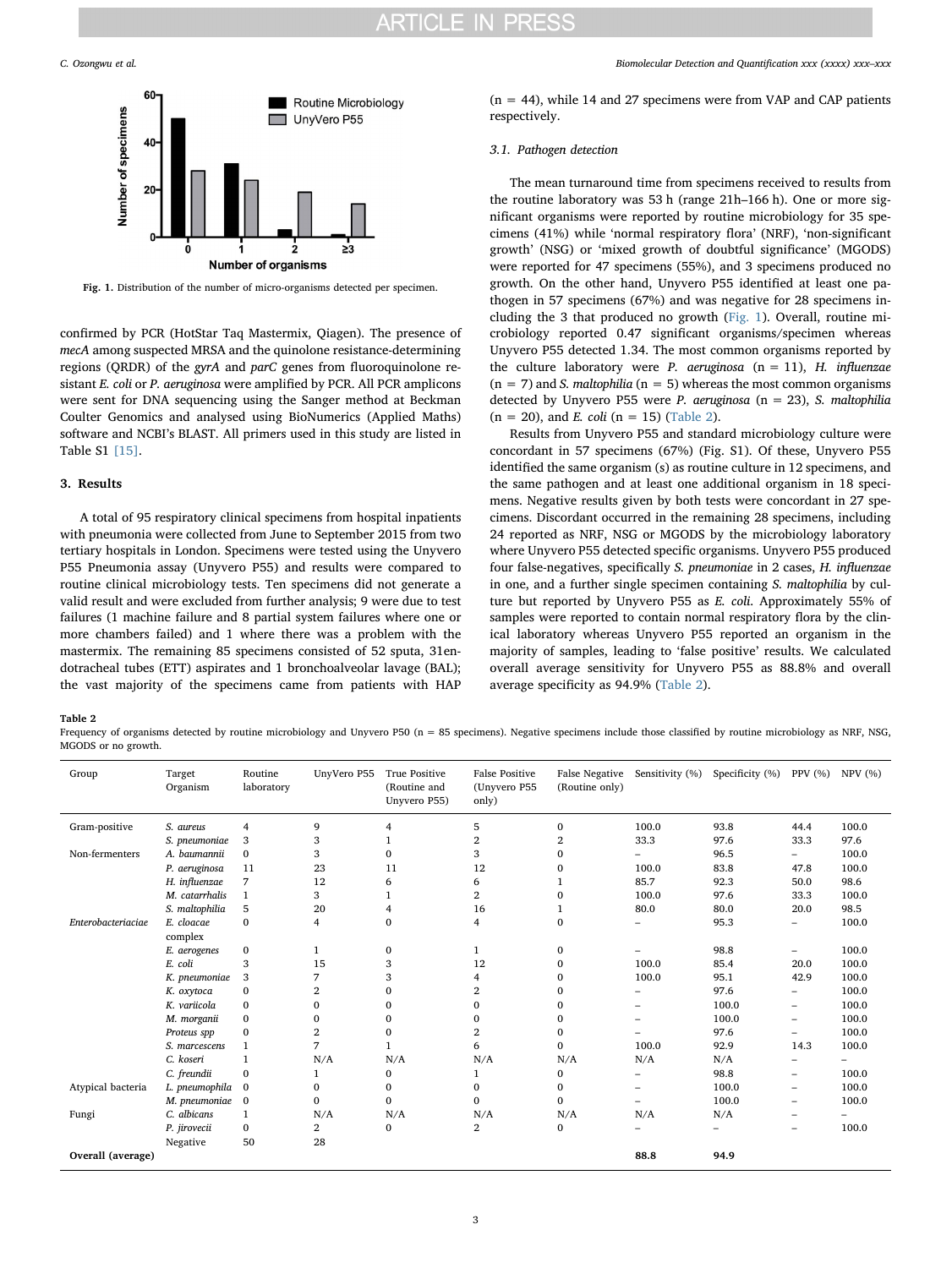# 3.2. Detection of antimicrobial resistance

The routine clinical microbiology laboratories reported a total of 39 organisms (Table S2), 31% of these were fully susceptible while 69% were resistant to one or more antimicrobial classes and 38% multi-resistant (MDR) (defined as resistance to  $\geq$  3 antimicrobials of different classes) [\[18\].](#page-5-13) The Unyvero P55 test is capable of detecting 17 antibiotic resistance markers with many of them highly prevalent among both pathogenic and commensal bacterial populations<sup>19</sup> resulting in 72% of specimens reported to contain at least one resistance marker, including 14 specimens where no organism was detected.

We therefore restricted our analysis to ESBLs, carbapenemases, presumptive MRSA, and fluoroquinolone resistance (FQ $^{\text{R}}$ ) among *E. coli* and P. aeruginosa only ([Table 3\)](#page-3-0), as these are clinically significant regardless of host (ESBLs and carbapenemases) or can be attributed to a particular organism with reasonable reliability (MRSA and FQ<sup>R</sup>). Therefore,  $bla_{\text{TEM}}$ ,  $bla_{\text{SHV}}$ , ermB and sul1 were excluded from further analysis. Unyvero P55 identified 18 occurrences of relevant resistance markers (resistance marker associated with a relevant organism), whilst routine microbiology identified relevant resistance phenotypes in 10 isolates [\(Table 3](#page-3-0)).

Four P. aeruginosa isolates resistant to carbapenems were not detected by Unyvero P55. The routine laboratory reported fluoroquinolone resistance for one E. coli and three P. aeruginosa isolates whereas Unyvero P55 identified 5 E. coli and 7 P. aeruginosa with gyrA mutations. Supplementary analysis of 3 E. coli isolates and 4 P. aeruginosa isolates (some of which were retrieved using the comprehensive culture method) confirmed the presence of fluoroquinolone resistance and gyrA mutations in all but one of the P. aeruginosa studied. parC mutations were also identified by PCR in the three E. coli and two P. aeruginosa isolates [\(Table 3](#page-3-0)) The remaining 2 E. coli and 3 P. aeruginosa could not be retrieved for further study. Four putative MRSA positive specimens (S. aureus + mecA) were detected by Unyvero P55, two of which were reported as MSSA by the routine laboratory, 1 as K. pneumoniae and 1 as NRF. During further analyses, S. aureus isolates were recovered from all four specimens but lacked the MRSA phenotype and were PCR negative for mecA. Unyvero P55 identified two specimens with  $bla_{CTX-M}$ , one specimen containing K. pneumoniae (confirmed as  $bla_{CTX-M-15}$  positive using Checkpoints) and one specimen containing E. coli that routine microbiology reported as containing S. maltophilia. A further  $bla_{\text{CTX-M}}$  producing E. coli isolate identified by routine microbiology and confirmed by Checkpoints microarray was not detected by Unyvero P55.

# 3.3. Additional analysis by 16S rRNA sequencing and comprehensive culture

We used additional methods in an attempt to resolve discordance between Unyvero P55 and results from routine microbiology. 16S rRNA (V3-V4) sequencing direct from sputum specimens was performed on 14 randomly selected specimens to study the diversity and relative abundance of bacteria within the specimens ([Table 4,](#page-4-0) Fig. S2). Those where a single pathogen was reported by routine culture tended to have single dominant pathogen detected by 16S rRNA sequencing. Those reported as normal flora by routine culture consisted of a diverse mixture of bacteria according to the sequencing data as expected. This

suggested broad agreement of NGS with routine culture rather than Unyvero P55. Ten of the 14 also underwent comprehensive culture analysis whereby all organisms growing on the primary chocolate agar plate were systematically catalogued and identified. Considering these 10 specimens, routine culture detected 5 pathogens, Unyvero P55 detected 17 and 16S and comprehensive culture detected 10 each. Five pathogens detected by Unyvero P55 were not confirmed by any other method. They included three instances of S. maltohphilia detection, one A. baumannii complex and one S. marcescens.

# 4. Discussion

The laboratory diagnosis of lower respiratory tract infections is primarily culture-based, producing slow and possibly insensitive results. This is the first study to assess the performance and potential clinical utility of the Curetis Unyvero P55 Pneumonia test, a point-ofcare sample-in answer-out test, with a turnaround time of 5 h. This is significantly faster than the average turn around time by the routine laboratories (53 h in this study).

The Unyvero P55 test replaces the previously evaluated P50 assay [\[15\]](#page-5-10), with a revised panel and improved performance for some individual assays. The composition of the resistance panel for P55 is in our opinion much improved compared to P50, making interpretation of results simpler. However, we observed a relatively high failure rate (10.5%), with one total machine failure, 8 partial failures (i.e. when 1 or more chambers fail) and 1 reagent failure. This is similar to the failure rate of 12.6% observed in our hands for the P50 test [\[15\]](#page-5-10) and thus remains an area for the manufacturer to improve upon.

Sensitivity of pathogen detection was good, with all but 4 of the pathogens reported by routine microbiology detected by P55. The number of positive samples was too low to enable us to comment on the performance of individual assays. As expected of a molecular test, the P55 had considerably more pathogen detection calls than routine culture, both in specimens reported as normal flora only and specimens containing organisms considered significant. Interestingly, two of the additional detections were P. jirovecii, a recognized pathogen not routinely tested unless specifically requested by the clinician. However, the clinical relevance of these results remains to be determined as these infected patients have an atypical presentation being able to produce sputum [\[20\]](#page-5-14). P jirovecii's potential for causing disease in the immunosuppressed is clear; this organism, however, is also known to be present in lower numbers as a coloniser immunocompetent individuals, where it causes no disease whatsoever [\[21\]](#page-5-15). In both cases where this result was obtained, further investigation revealed immunosuppression in the patients concerned but no clear indications for requesting a P. jirovecii test.

Additional detection of organisms can be expected for a PCR amplification based test when applied to a clinical specimen from a nonsterile site such as the respiratory tract or the GI tract, and has been reported in other studies. [\[6,22\]](#page-5-3) However, it can be difficult to determine whether additional organisms detected by molecular assays are significant or not. We performed further tests on a small number randomly selected specimens in an attempt to determine their true microbiological composition and verify whether additional Unyvero P55 detections resulted from a genuine presence of these organisms. We tested for both viable organisms (comprehensive culture) and presence

<span id="page-3-0"></span>Table 3

Number of potentially significant resistance mechanisms detected by routine microbiology versus Unyvero P55.

|                                                                                                   | ESBL producer                       | MRSA                                                 | Fluoroquinolone resistance                            | Carbapenem resistance                                                                      |
|---------------------------------------------------------------------------------------------------|-------------------------------------|------------------------------------------------------|-------------------------------------------------------|--------------------------------------------------------------------------------------------|
| Routine Microbiology + Checkpoints/PCR $n = 2$ bla <sub>CTX-M</sub><br>Unyvero P55<br>Concordance | $n = 2$ bla <sub>CTX-M</sub><br>1/2 | none detected<br>$n = 4^a$ (mecA + S. aureus)<br>0/4 | $n = 127$ x P. aeruginosa 5 x E. coli $n = 0$<br>3/12 | $n = 4$ 1 x E. coli, 3 x P. aeruginosa $n = 4$ 4 x P. aeruginosa, no enzyme detected<br>no |

<span id="page-3-1"></span><sup>a</sup> We presumed potential presence of MRSA when both S. aureus and mecA or mecC were detected in the specimen.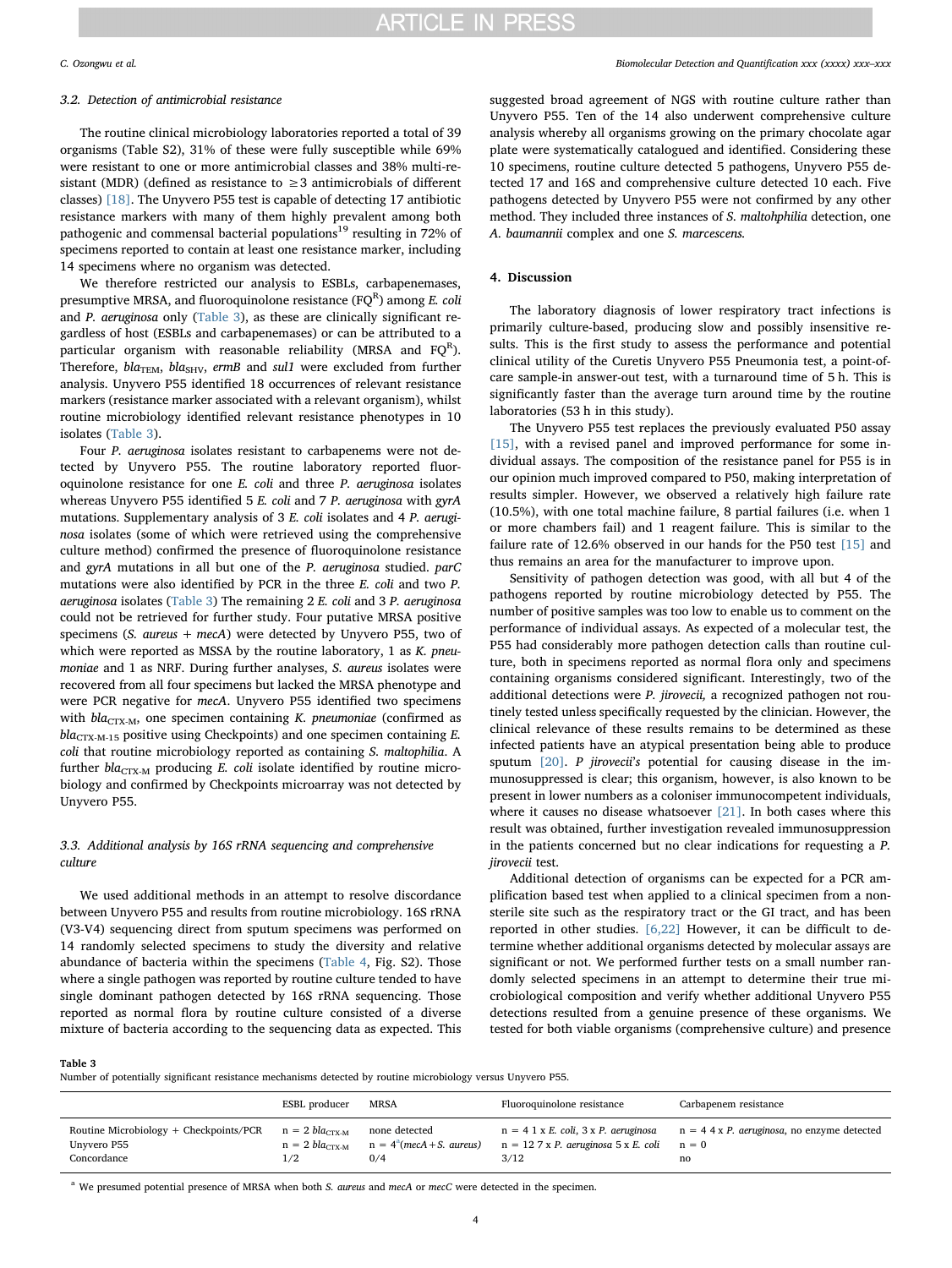# **ARTICLE IN PRESS**

### C. Ozongwu et al. *Biomolecular Detection and Quantification xxx (xxxx) xxx–xxx*

### <span id="page-4-0"></span>Table 4

Comparison of Unyvero P55 results of 14 random specimens with routine culture, 16S rRNA sequencing and comprehensive culture. For 16S rRNA sequencing results, pathogenic genera accounting for more than 0.5% of individual reads are reported individually, for commensals, genera accounting for more than 10% of reads are reported. Unyvero P55 results  $+/++/+$ + + readings by the instrument, which give an indication of quantity, are reported. ETT - endotracheal tube aspirate; SPU - sputum.

| Specimen number & type | Routine Culture Result                                                                      | Unyvero P55 Result                                                                                | Comprehensive Culture                         | 16S rRNA Sequencing Results                                                                                                                                                  |
|------------------------|---------------------------------------------------------------------------------------------|---------------------------------------------------------------------------------------------------|-----------------------------------------------|------------------------------------------------------------------------------------------------------------------------------------------------------------------------------|
| 346 ETT                | P. aeruginosa                                                                               | P. aeruginosa $(+ + +)$<br>S. marcescens $(+++)$<br>S. aureus $(++)$<br>S. maltophilia $(++)$     | P. aeruginosa<br>S. marcescens<br>S. aureus   | Pseudomonas spp. 38.4%<br>Streptococcus spp. (not including S. pneumoniae) 17.1%<br>Neisseria spp. 16.4%<br>Serratia spp. 12.5%<br>Stenotrophomonas spp 1.6%<br>Others 14.0% |
| 347 ETT                | P. aeruginosa                                                                               | P. aeruginosa $(+ + +)$                                                                           | P. aeruginosa                                 | Pseudomonas spp. 79.6%<br>Others 20.4%                                                                                                                                       |
| 348 SPU                | Non significant growth<br>K. pneumoniae $(+)$<br>M. catarrhalis $(+)$<br>Proteus spp. $(+)$ | E. coli $(+ + +)$<br>P. aeruginosa $(++)$                                                         | Not tested                                    | Streptococcus spp. (not including S. pneumoniae) 27.7%<br>Lactobacillus spp. 20.1%<br>Pseudomonas spp. 5.1%<br>Escherichia spp. 1.3%<br>Others 45.8%                         |
| 349 SPU                | No growth                                                                                   | Negative                                                                                          | Not tested                                    | Commensal genera only                                                                                                                                                        |
| 350 SPU                | Normal respiratory flora                                                                    | A. baumannii complex (+)                                                                          | <b>Bacillus</b> cereus<br>Rothia muciloginosa | Streptococcus spp. (not including S. pneumoniae) 50.0%<br>Rothia spp. 13.7%<br>Others 36.3%                                                                                  |
| 351 ETT                | Normal respiratory flora                                                                    | Negative                                                                                          | Negative                                      | Pseudomonas sp. 0.81%<br>Mixed commensal genera                                                                                                                              |
| 353 ETT                | S. maltophilia                                                                              | S. maltophilia $(+ + +)$<br>E. coli $(+ + +)$<br>H. influenzae $(+)$                              | Not tested                                    | Stenotrophomonas spp. 95.7%<br>Pseudomonas sp. 0.71%<br>Others 4.3%                                                                                                          |
| 355 ETT                | Normal respiratory flora                                                                    | Negative                                                                                          | S. haemolyticus                               | Neisseria spp. 22.5%<br>Prevotella spp. 13.5%<br>Aggregatibacter spp.11.6%<br>Haemophilus spp. 11.0%<br>Others 41.4%                                                         |
| 357 SPU                | K. pneumoniae                                                                               | K. pneumoniae $(+ + +)$                                                                           | Not tested                                    | Klebsiella spp. 57.5%<br>Veionella spp. 13.6%<br>Others 28.9%                                                                                                                |
| 358 ETT                | P. aeruginosa                                                                               | P. aeruginosa $(++)$<br>S. maltophilia $(++)$                                                     | P. aeruginosa                                 | Pseudomonas spp. 77.2%<br>Stenotrophomonas spp.0.6%<br>Others 22.8%                                                                                                          |
| 360 ETT                | Normal respiratory flora                                                                    | S. maltophilia $(++)$                                                                             | S. maltophilia                                | Acinetobacter spp. 3.4%<br>Pseudomonas spp. 1.2%<br>Mixed commensal genera                                                                                                   |
| 374 ETT                | Normal respiratory flora                                                                    | S. aureus $(+ + +)$ S.<br>maltophilia $(++)$                                                      | S. aureus                                     | Staphylococcus spp. 35.5%<br>Lactobacillus spp. 43.8%<br>Others 20.7%                                                                                                        |
| 376 SPU                | P. aeruginosa                                                                               | P. aeruginosa $(++)$<br>S. maltophilia $(++)$                                                     | P. aeruginosa                                 | Pseudomonas spp. 77.5%<br>Stenotrophomonas spp. 1.6%<br>Others 20.9%                                                                                                         |
| 377 ETT                | P. aeruginosa                                                                               | P. aeruginosa $(+ + +)$<br>S. maltophila $(++)$<br>S. marcescens $(++)$<br><i>S.</i> aureus $(+)$ | P. aeruginosa<br>S. aureus<br>E. faecium      | Pseudomonas spp. 38.7%<br>Streptococcus spp. (not including S. pneumoniae) 10.8%<br>Acinetobacter spp. 1.0%<br>Others 49.5%                                                  |

of DNA (16S rRNA sequencing), and were able to corroborate 58% of additional detections compared to routine culture. On the whole, both 16S rRNA sequencing results and comprehensive culture results more closely resembled routine microbiology results than those produced by Unyvero P55. Three of the five unconfirmed detections were S. maltophilia. Indeed, among all specimens, Unyvero P55 detected 20 instances of S. maltophilia, while the routine laboratory reported only 5, suggesting an issue with the specificity of this assay. These results are preliminary but suggest that 16S rRNA sequencing is be a good supplementary molecular technique for resolving discrepancies between sputum culture and molecular results and may also prove be a good test for the diagnosis of LRTIs in its own right.

The ability of the Unyvero P55 test to detect antimicrobial resistance was variable. For ease of interpretation and clinical significance, four of the markers on the P55 panel were excluded from analysis, as they are ubiquitous among both pathogens and commensal flora of the respiratory tract [\[19\].](#page-5-16) For ESBLs, Unyvero P55 detected two instances of the  $bla_{CTX-M}$ , one of which was missed by routine culture. Routine microbiology on the other hand detected another  $bla_{CTX-M}$  that was not picked up by Unyvero P55. Four specimens contained mecA and

S. aureus which suggested presence of MRSA but all were confirmed as MSSA; as the mecA assay of Unyvero P55 is not species specific, it is likely that detected mecA originated from coagulase-negative staphylococci instead [\[23\].](#page-5-17) Therefore this assay should not be used for a definitive diagnosis but may be a useful tool for identifying patients who should undergo an MRSA screen. Unyvero P55 reliably detected fluoroquinolone resistance in E. coli and P. aeruginosa. Routine culture identified four fluoroquinolone resistant organisms, three of which were confirmed by Unyvero P55, which in addition identified a further 9 instances of  $FQ<sup>R</sup>$  in specimens where significant E. coli or P. aeruginosa were not identified by routine culture. No carbapenemases were detected in this set of specimens using either method; however, routine culture identified four carbapenem-resistant P. aeruginosa, which did not produce carbapenemase. It is likely that resistance in these isolates was porin and/or efflux related, frequent resistance mechanisms in this species [\[24\].](#page-5-18) To the best of our knowledge, rapid molecular tests to detect such mutations are not currently available. This prompts reason for caution for interpreting molecular resistance results for P. aeruginosa, as lack of carbapenemase genes does not imply phenotypic susceptibility.